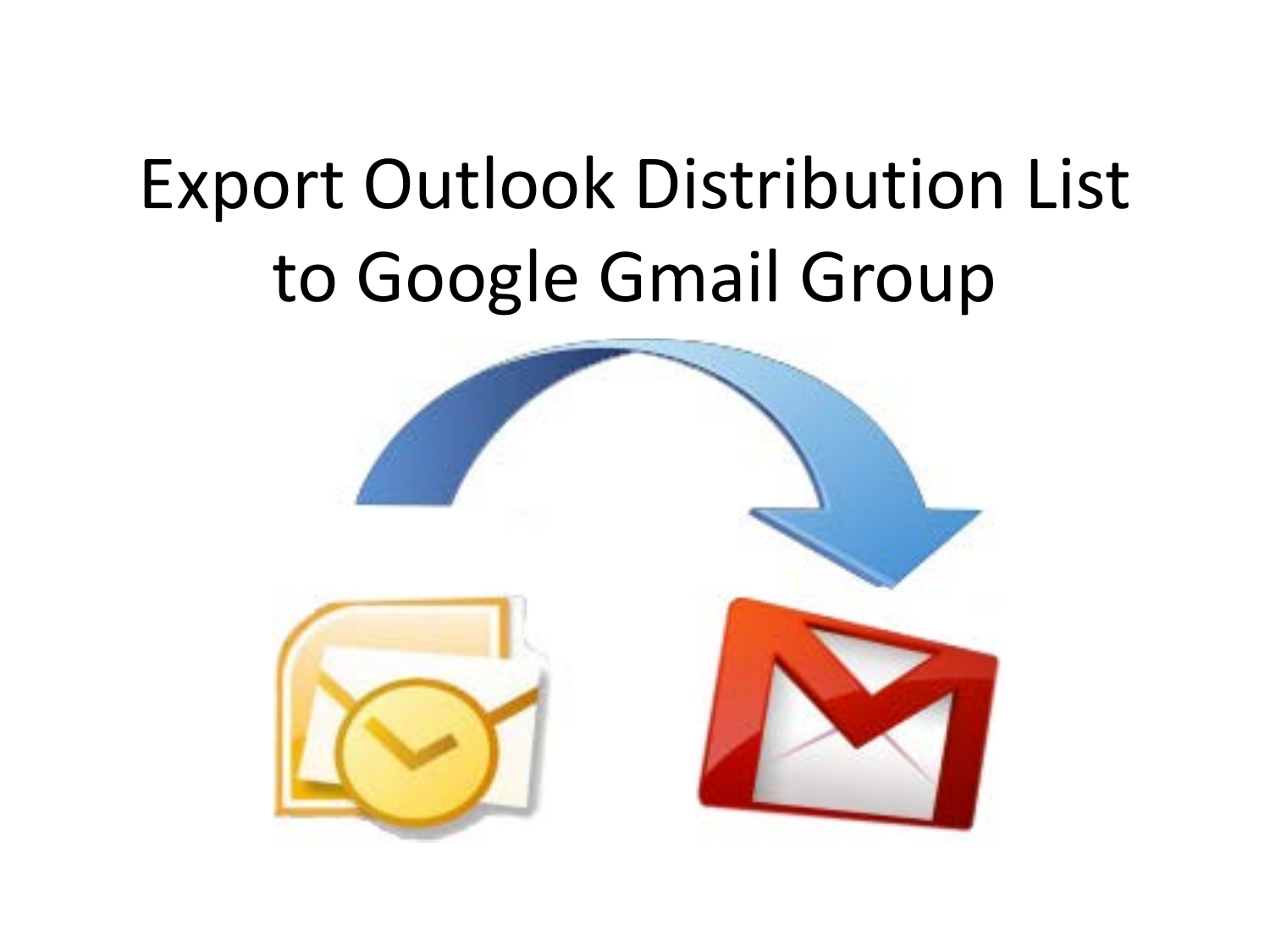- Open the program Outlook on computer
- Browse to Contacts
- Open Distribution List to be moved to Gmail
- Click on File > Select Save As
- Save as type: Text Only  $(*txt)$
- Give it a File Name
- Save it to a location you can easily find it

| 91 男<br>$4 \times 7$<br>65                                                                                                                                                                                                                                                                                                        |                             |                                        | Test - Contact Group |                               |                                                               | $\equiv$      |  |
|-----------------------------------------------------------------------------------------------------------------------------------------------------------------------------------------------------------------------------------------------------------------------------------------------------------------------------------|-----------------------------|----------------------------------------|----------------------|-------------------------------|---------------------------------------------------------------|---------------|--|
| Contact Group<br>File                                                                                                                                                                                                                                                                                                             | Insert                      | Format Text                            | Review               |                               |                                                               | a<br>$\infty$ |  |
| Delete Forward<br>Save &<br>Group Group v<br>Close<br>Actions                                                                                                                                                                                                                                                                     | SB Members<br>Notes<br>Show | Add<br>Members * Member Now<br>Members | Remove Update        | E-mail Meeting<br>Communicate | <b>Example 1</b> Categorize<br>Follow Up -<br>Private<br>Tags | Zoom<br>Zoom  |  |
| Test<br>Name:                                                                                                                                                                                                                                                                                                                     |                             |                                        |                      |                               |                                                               |               |  |
| E-mail<br>1 Name<br>Ann Clay (ann.clay@bvsd.org)<br>ann.day@bvsd.org<br><b>Brad Gerke</b><br>brad.gefke@bvsd.org<br>Jen Nussbaum (jennifer.nussbaum@bvsd.org)<br>jennifer.nussbaum@bvsd.org<br>9= Joel Criger (joel.criger@bvsd.org)<br>joel.criger@bvsd.org<br><b>B= Joni Gates (joni.gates@bvsd.org)</b><br>joni.gates@bvsd.org |                             |                                        |                      |                               |                                                               |               |  |

| Drgastre *<br>New folder                                   |                                            |                               |                    |                   | ۵<br>三. |
|------------------------------------------------------------|--------------------------------------------|-------------------------------|--------------------|-------------------|---------|
| Microsoft Outlook                                          | Documents library<br>Includes: 2 locations |                               |                    | Amanga by: Folder |         |
| <b>A Sit Favorites</b>                                     | ×<br>Neme                                  | <b>Date</b> modified          | Type               | Size              |         |
| Desktop                                                    | Windows/ThemesFromJesse                    | 12/5/2011 11:48 AM            | File folder        |                   |         |
| Downloads<br>Recent Places                                 | Aclobe PDF                                 | 5/13/2010 10:04 AM            | <b>File folder</b> |                   |         |
|                                                            | Outlook Files                              | 4/3/2012 9:43 AM              | File folder        |                   |         |
| 4 a Libraries                                              | <b>Printer Scripts</b>                     | 2/15/2012 12:24 AM            | File folder        |                   |         |
| Security Office<br>$\blacktriangle$ <sup>2</sup> Documents | 12/6/2011 2:23 PM                          | File folder                   |                    |                   |         |
| > My Document: _                                           | <b>Timesheet Archive</b>                   | 3/9/2012 10:44 AM File folder |                    |                   |         |
| <b>Flemane</b> Testot                                      |                                            |                               |                    |                   |         |
| Save as type: Text Only (".txt)                            |                                            |                               |                    |                   |         |
|                                                            |                                            |                               |                    |                   |         |
| Hide Folders                                               |                                            |                               | Tools *            | Save              | Cancel  |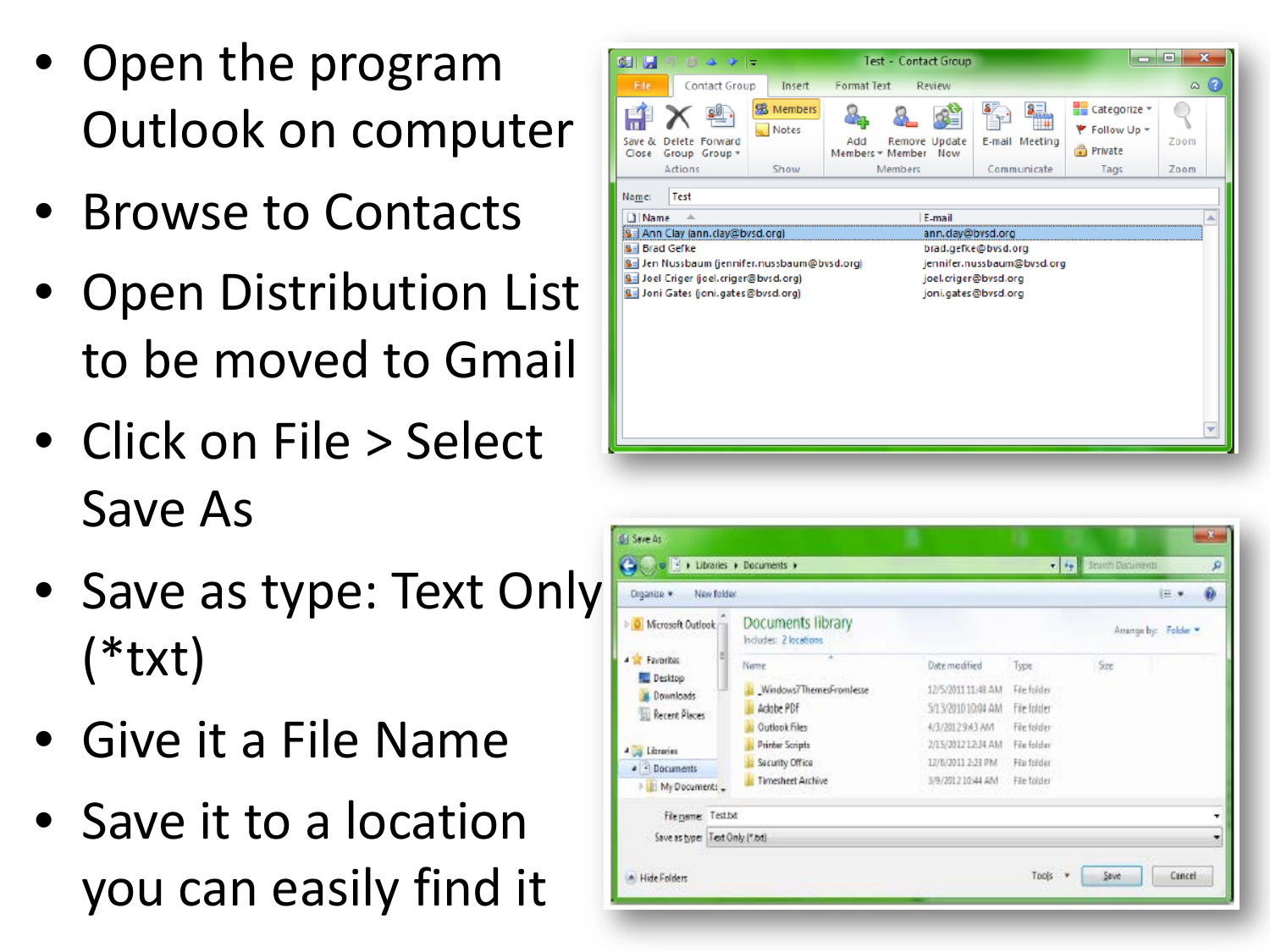- Launch Microsoft Excel and open the file you just created
- Text import wizard:
	- Choose Delimited
	- Click Next
	- Select Tab, Comma, and Space under delimiters
	- Click Next
	- On the next screen, accept General
	- Click Finish

| Text Import Wizard - Step 1 of 3                                                                                                                       | ×                        |
|--------------------------------------------------------------------------------------------------------------------------------------------------------|--------------------------|
| The Text Wizard has determined that your data is Delimited.<br>If this is correct, choose Next, or choose the data type that best describes your data. |                          |
| Original data type                                                                                                                                     |                          |
| Choose the file type that best describes your data:<br>- Characters such as commas or tabs separate each field.<br><b>Delimited</b>                    |                          |
| Fixed width - Fields are aligned in columns with spaces between each field.                                                                            |                          |
|                                                                                                                                                        |                          |
| File origin:<br>437 : OEM United States<br>Start import at row:<br>и                                                                                   | $\overline{\phantom{a}}$ |
|                                                                                                                                                        |                          |
|                                                                                                                                                        |                          |
| Preview of file C: Users dason, trujilo Documents (Test, txt.                                                                                          |                          |
| 1 Contact Group Name:Test                                                                                                                              |                          |
| 3 Members :                                                                                                                                            |                          |
| 5 Ann Clay (ann.clay@bved.org)ann.clay@bved.org                                                                                                        |                          |
|                                                                                                                                                        |                          |
|                                                                                                                                                        |                          |
| <back<br>Next &gt;<br/>Cancel</back<br>                                                                                                                | Finish                   |
|                                                                                                                                                        |                          |

| below.                                                             |             | Text Import Wizard - Step 2 of 3                         | This screen lets you set the delimiters your data contains. You can see how your text is affected in the preview |  |
|--------------------------------------------------------------------|-------------|----------------------------------------------------------|------------------------------------------------------------------------------------------------------------------|--|
| Delimiters<br>$V$ Tab<br>Semicolon<br>V Comma<br>V Space<br>cther: |             | V Treat consecutive delimiters as one<br>Text gualifier: | ۰                                                                                                                |  |
| Data preview<br>Contact<br>Monito ro:                              |             | Group Name:                                              | Teat                                                                                                             |  |
| Ann                                                                | <b>Clay</b> |                                                          | (ann.clay@bvsd.org) ann.clay@bvsd.org                                                                            |  |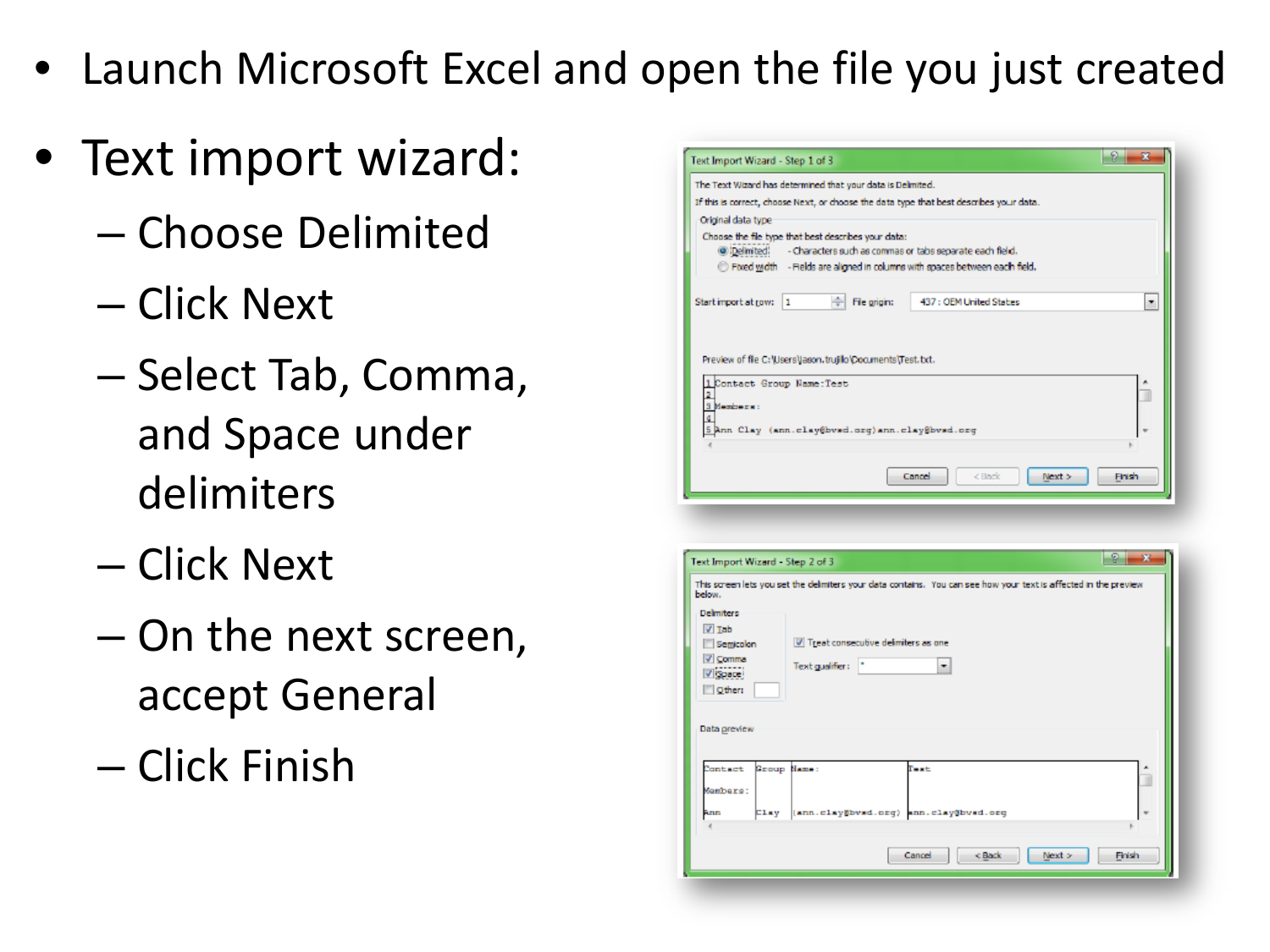- appears above address data
- Make sure 1<sup>st</sup> column has last name, 2<sup>nd</sup> column has first name, and 3rd column has email address
- Insert a row above data and insert labels:
	- last name
	- first name
	- email address

## • Delete text that I Clean up Spreadsheet

|             | A Cut<br><b>La Copy</b><br>Paste<br>Chokmard | / Format Painter<br>× | Calibri<br>B | $-11$<br>u<br>I diffi<br><b>Africa</b> | $A$ $\Lambda$<br>$\oplus$   |   | Alignment.                                                                | Wrap Text<br>All Morge & Center |                  |
|-------------|----------------------------------------------|-----------------------|--------------|----------------------------------------|-----------------------------|---|---------------------------------------------------------------------------|---------------------------------|------------------|
|             | A1                                           | ٠                     |              | h.                                     | Distribution                |   |                                                                           |                                 |                  |
| Ż<br>3<br>A | Δ<br>DistributioList<br>Members:             | в                     | c<br>Name:   | D<br>My                                | F<br><b>DistributicList</b> | E | G                                                                         | H                               |                  |
| 5<br>59 a 3 | Josiah                                       |                       |              | Carberry Josiah Carberry@brown.edu     |                             |   |                                                                           |                                 | Delete this text |
| 11<br>12    |                                              |                       |              |                                        |                             |   | Clean up spacing here!<br>Middle name has been<br>placed in email column. |                                 |                  |

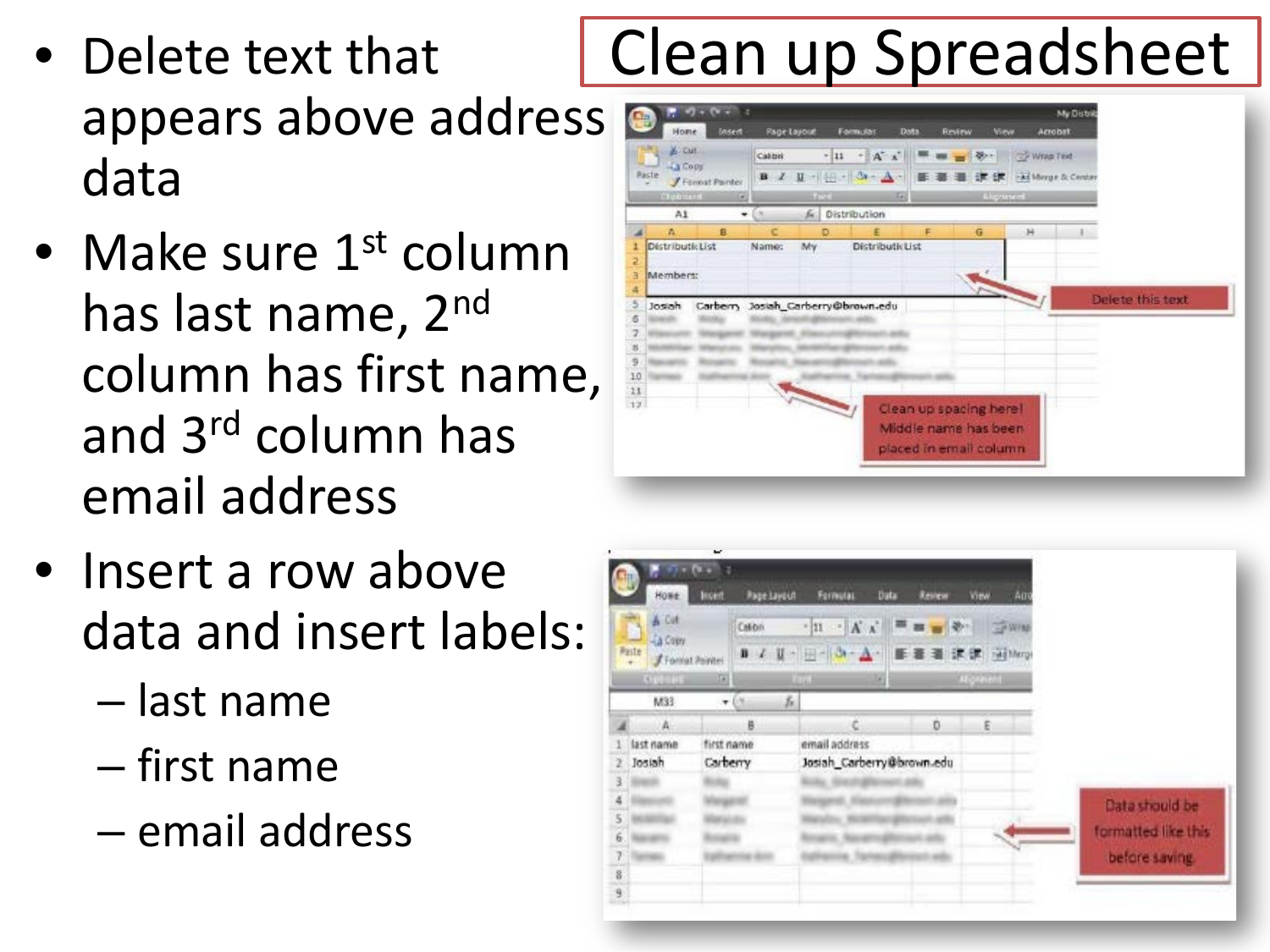- Click on File > Save As
- Save as type: CSV (comma delimited)
- Name the file
- Save it to a location you can easily find it
- If you get the prompt, click Yes to confirm that you want to save the file in .csv format

| X Save As                | I Libraries I Documents I                                | Search Documents<br>v I fe |                    | ×<br>۹         |  |  |  |
|--------------------------|----------------------------------------------------------|----------------------------|--------------------|----------------|--|--|--|
| Organize -<br>New folder |                                                          |                            | 188 ▼              | ⋒              |  |  |  |
| Microsoft Excel<br>Ë     | Documents library<br>Includes: 2 locations               |                            | Arrange by: Folder |                |  |  |  |
| <b>Sir Favorites</b>     | ×<br>Name                                                | Date modified              | Type               | ۸              |  |  |  |
| Desktop<br>Downloads     | Windows7ThemesFromJesse                                  | 12/5/2011 11:48 AM         | File folder        | ₫              |  |  |  |
| <b>SEL Recent Places</b> | <b>Adobe PDF</b>                                         | 5/13/2010 10:04 AM         | File folder        |                |  |  |  |
|                          | <b>Outlook Files</b>                                     | 4/3/2012 9:43 AM           | File folder        |                |  |  |  |
| Libraries                | <b>Printer Scripts</b>                                   | 2/15/2012 12:24 AM         | File folder        |                |  |  |  |
| <b>Documents</b>         | BL.                                                      |                            |                    | ٠              |  |  |  |
| Test.csv<br>File name:   |                                                          |                            |                    | $\blacksquare$ |  |  |  |
|                          | Save as type: CSV (Comma delimited) (".csv)<br>$\bullet$ |                            |                    |                |  |  |  |
| Authors: jason.trujillo  | Tags: Add a tag                                          |                            |                    |                |  |  |  |
|                          |                                                          |                            |                    |                |  |  |  |
| <b>Hide Folders</b>      | Tools                                                    | Save                       | Cancel             |                |  |  |  |

|                                                                                   |     |    | My Distribution List, csy may contain features that are not compatible with CSV (Comma delimited). Do you want to keep the workbook in this format? |
|-----------------------------------------------------------------------------------|-----|----|-----------------------------------------------------------------------------------------------------------------------------------------------------|
| · To keep this format, which leaves out any incompatible features, did: Yes.      |     |    |                                                                                                                                                     |
| . To preserve the features, clok No. Then save a copy in the latest Excel format. |     |    |                                                                                                                                                     |
| . To see what might be lost, clck Help.                                           |     |    |                                                                                                                                                     |
|                                                                                   | fes | No |                                                                                                                                                     |
|                                                                                   |     |    |                                                                                                                                                     |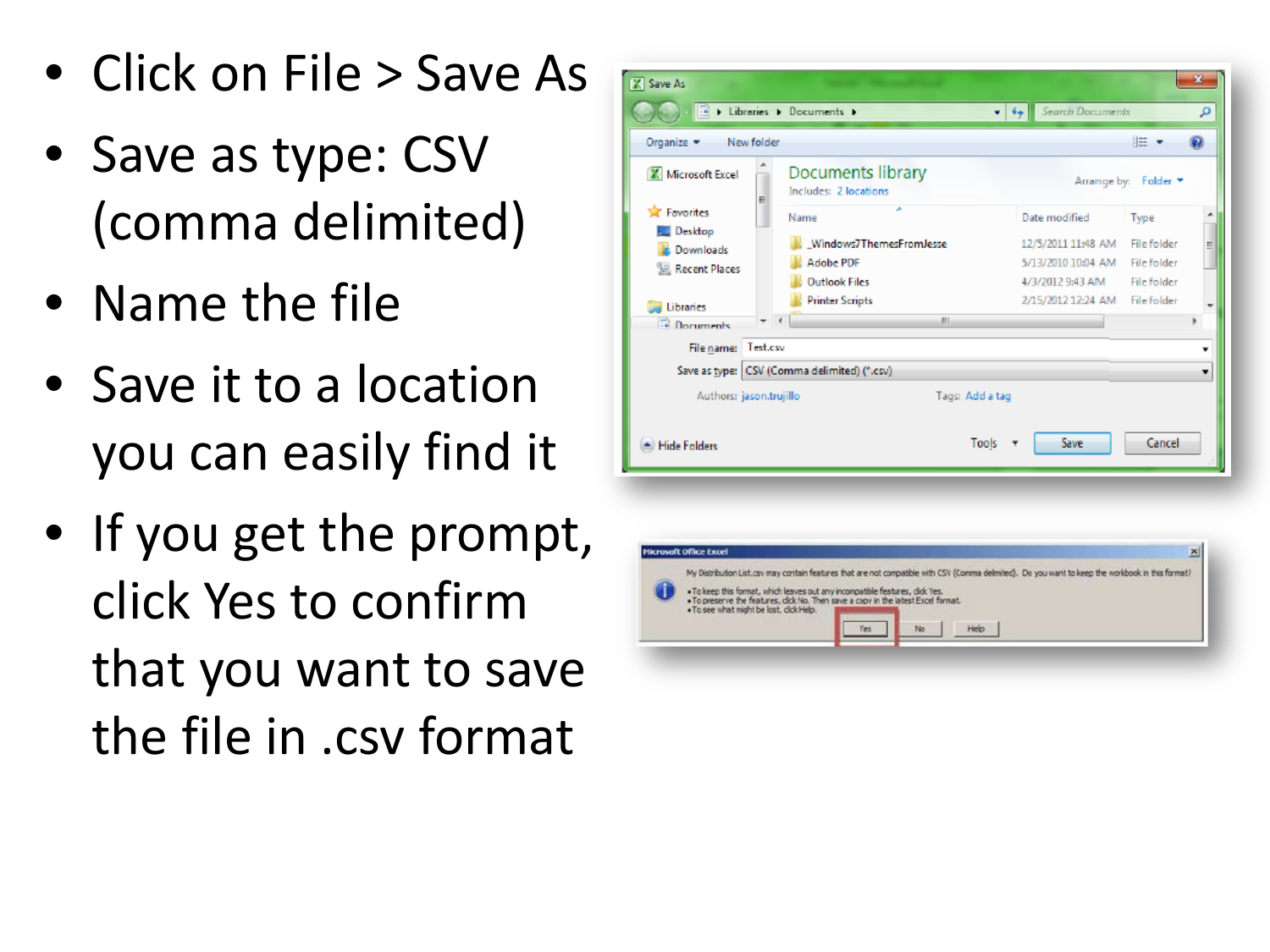- Open your school Gmail account
- Browse to Contacts page
- Select import link from left column in contacts list
- On the Import contacts popup box, select Choose File
- Navigate to your .csv file you saved earlier
- Click Import
- Once complete, a summary will display

### Import .csv Files into Gmail Contacts

### × **Import contacts** We support importing CSV files from Outlook, Outlook Express, Yahoo! Mail, Hotmail, Eudora and some other apps. We also support importing vCard from apps like Apple Address Book. Learn more Please select a CSV or vCard file to upload: Choose File | Test.csv Import Cancel

#### Import

We have imported all 6 contacts found in the uploaded file.

4 contacts from the uploaded file have been merged with contacts already in your Google address book. Details...

- 
- 
- 

OK Learn more